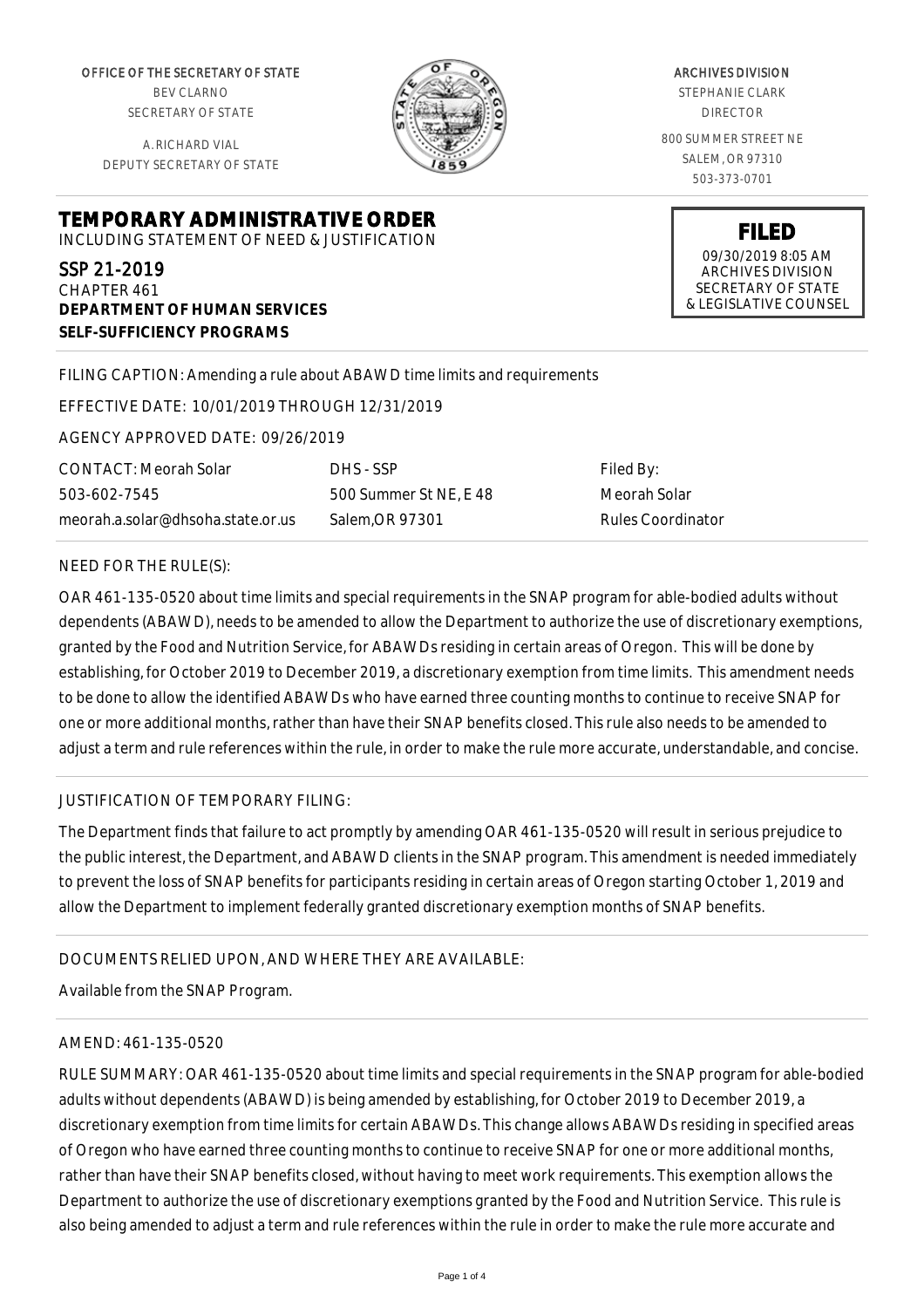concise. These amendments do not continue the amendments temporarily active from 4/1/2019 to 9/26/2019. The changes that became effective temporarily on 4/1/2019 were always intended to only be in effect for a short period and never go permanent.

CHANGES TO RULE:

# 461-135-0520

Time Limit and Special Requirements for ABAWD; SNAP ¶

This rule establishes the time limit and special requirements for receipt of SNAP benefits for certain adults.¶ (1) Unless the context indicates otherwise, the following definitions apply to rules in OAR chapter 461:¶ (a) "Able-bodied adult without dependents (ABAWD)" means an individual 18 years of age or over, but under the age of 50, without dependents. For the purpose of this definition, "without dependents" means there is no child (see OAR 461-001-0000) under the age of 18 years in the filing group (see OAR 461-110-0310 and 461-110- 0370).¶

(b) "SNAP time-limit countieareas" means Oregon countiesareas of Oregon in which the limitation on eligibility (see OAR 461-001-0000) for SNAP benefits for ABAWD in section 6(o)(2) of the Food and Nutrition Act of 2008 (7 U.S.C. 2015(o)(2)) applies. "SNAP time-limit countieareas" are Benton, Clackamas, Clatsop, Deschutes, Jackson, Lane, Linn, Marion, Multnomah, Polk, Tillamook, Washington, and Yamhill counties.¶

(c) "SNAP time-limit exempt countieareas" means Oregon countiesareas of Oregon in which the limitation on eligibility for SNAP benefits contained in section 6(o)(2) of the Food and Nutrition Act of 2008 (7 U.S.C. 2015(o)(2)) does not apply per a waiver approved by the United States Department of Agriculture. "Exempt countieareas" are Baker, Columbia, Coos, Crook, Curry, Douglas, Gilliam, Grant, Harney, Hood River, Jefferson, Josephine, Klamath, Lake, Lincoln, Malheur, Maorrow, Sherman, Umatilla, Union, Wallowa, Wasco, and Wheeler counties.¶

(d) "SNAP time-limit exempt countieareas" also means reservation lands of the Confederated Tribes of Grand Ronde Indians. The limitation on eligibility for SNAP benefits contained in section 6(o)(2) of the Food and Nutrition Act of 2008 (7 U.S.C. 2015(o)(2)) does not apply per a waiver approved by the United States Department of Agriculture.¶

(2) Except as provided otherwise in this rule, an ABAWD who resides in one of the SNAP time-limit countieareas (see section (1) of this rule) is ineligible to receive food benefits as a member of any household after the individual received food benefits for three countable months (see section (3) of this rule) during January 1, 2019 to December 31, 2021.¶

(3) "Countable months" means months within the 36-month period of January 1, 2019 to December 31, 2021 in which an individual as a member of any household receives SNAP benefits in Oregon or in any other state, unless at least one of the following applies:¶

(a) The individual resided for any part of the month in one of the SNAP time-limit exempt counties (see section (1) of this rule).¶

 $\left\langle \theta \right\rangle$  Benefits were prorated for the month. $\P$ 

 $(e<sub>b</sub>)$  The individual was exempt from the SNAP time limit for any part of the month under OAR 461-130-0310(3)(a) or (b) for any of the following reasons:¶

(A) The individual resided for any part of the month in one of the SNAP time-limit exempt countiesareas (see section (1) of this rule).¶

(B) The individual was pregnant.¶

(C) A child under the age of 18 years joined the filing group.¶

(D) The individual met the criteria under OAR 461-130-0310(3)(a) or (b).¶

( $dc$ ) The individual participated in one or more of the activities in paragraphs (A) to (D) of this subsection for 20 hours per week averaged over the month. For purposes of this rule, 20 hours per week averaged monthly means 80 hours per month. (Activities may be combined in one month to meet the 20 hours per week averaged monthly requirement.)¶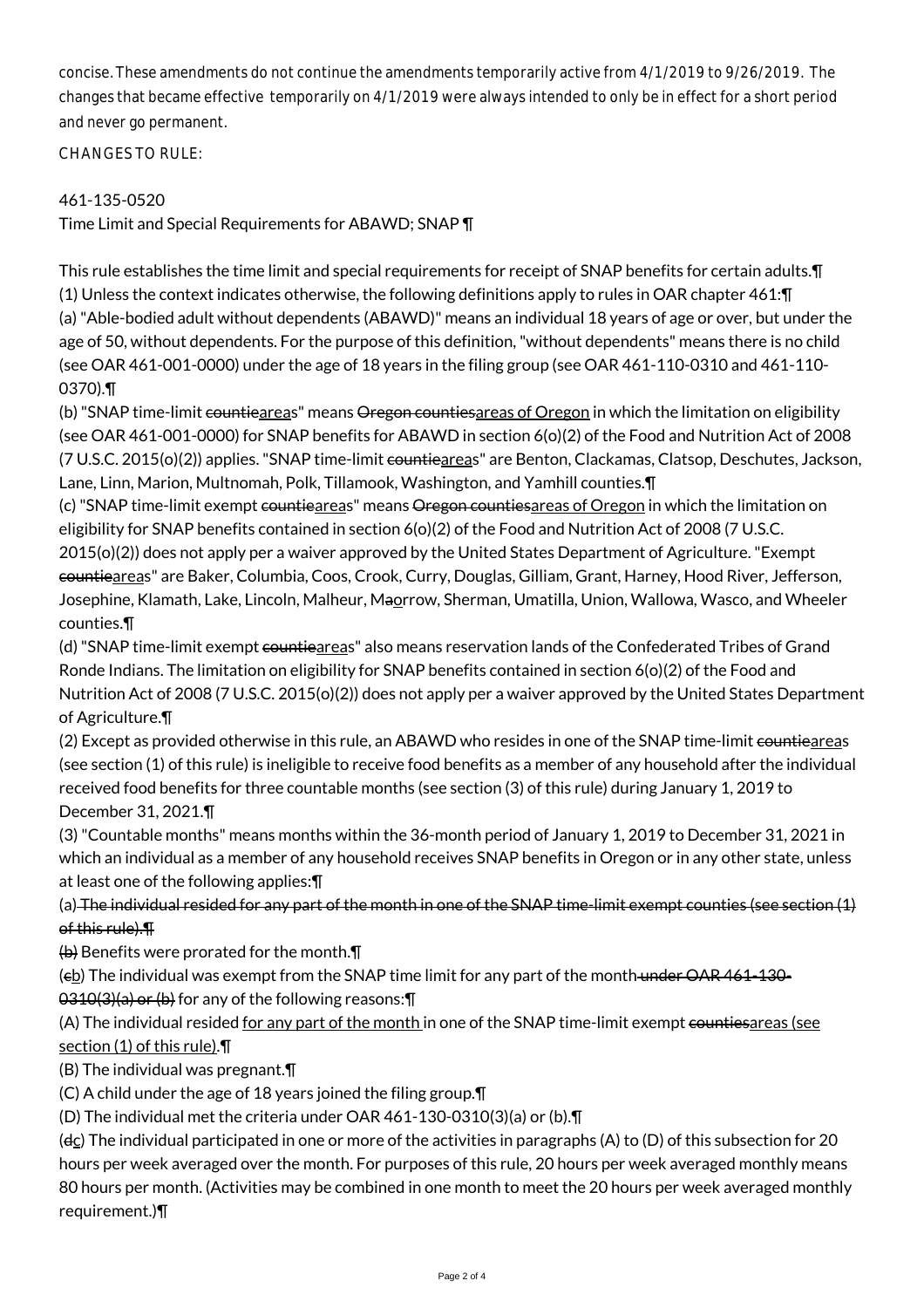(A) Work for pay, in exchange for goods or services, or unpaid work as a volunteer.¶

(i) Work in exchange for goods and services includes bartering and in-kind work.¶

(ii) Unpaid or voluntary work hours must be verified by the employer.¶

(iii) For self-employed individuals, countable income after deducting the costs of producing income (as described in OAR 461-145-0930(5)) must average at least the federal minimum wage times 20 hours per week.¶ (B) Participate in a program under the Workforce Investment Act of 1998, Pub. L. No. 105-220, 112 Stat. 936

(1998).¶

(C) Participate in a program under section 236 of the Trade Act of 1974, Pub. L. 93-618, 88 Stat. 2023, (1975) (19 U.S.C. 2296).¶

(D) Comply with the employment and training requirements described in OAR 461-001-0020, 461-130-0305, and 461-130-0315. Work search activities must be combined with other work-related activities to equal 20 hours per week and may not exceed 9 hours per week.¶

(ed) The individual complied with the Workfare requirements in OAR 461-190-0500.¶

(4) An ABAWD must submit evidence to the Department on the issue of whether a month is countable within 90 days following the last day of the month in question.¶

(5) An ABAWD who is ineligible under section (2) of this rule but otherwise eligible may regain eligibility if the requirements of subsections (a) or (b) of this section are met. ¶

(a) The individual becomes exempt under  $\Theta$ AR 461-130-0310(3)(a)subsection (3)(b) of this rule. Eligibility regained under this subsection begins on the date the individual files a new application and continues as long as the individual is exempt and is otherwise eligible. If not eligible on the filing date (see OAR 461-115-0040), eligibility begins the date all other eligibility requirements are met.¶

(b) The individual, during a consecutive 30-day period during which the individual is not receiving SNAP benefits, meets the requirements of subsection (3)(d) or (3)(e) of this rule.¶

(A) Eligibility regained under this subsection begins on the date the individual files a new application and continues as long as the individual meets the requirements of subsection (3)(d) or (3)(e) of this rule and is otherwise eligible. If not eligible on the filing date, eligibility begins the date all other eligibility requirements are met.¶

(B) There is no limit to how many times an individual may regain eligibility under this subsection during January 1, 2019 to December 31, 2021. ¶

(c) See OAR 461-180-0010 to add an individual to an open SNAP case after the individual has regained eligibility under this section.¶

(6) An individual who regains eligibility under section (5) of this rule and later fails to comply with the participation requirements of subsection (3)(d) or (3)(e) of this rule may receive a second set of food benefits for three consecutive countable months. The countable months are determined as follows:¶

(a) If the individual stopped participation in a work program, countable months start when the Department notifies the individual he or she is no longer meeting the work requirement.¶

(b) If the individual stopped participation in a work program, countable months start when the individual notifies the Department he or she is no longer meeting the work requirement.¶

(c) If a change occurred which results in an individual becoming subject to the time limit in section (2) of this rule and the change was required to be reported under rules in OAR chapter 461, division 170, the countable months start when the change occurred.¶

(d) If a change occurred which results in an individual becoming subject to the time limit and the change was not required to be reported under rules in OAR chapter 461, division 170, countable months start when the Department notifies the individual he or she must meet the work requirement.¶

(e) An individual may only receive benefits without meeting the requirements of subsection (3)(d) or (3)(e) of this rule for a total of six countable months during January 1, 2019 to December 31, 2021. ¶

(7) This section is a placeholder to establish criteria the Department will use to grante Department is authorizing the use of discretionary exemptions, granted by the Food and Nutrition Service, for ABAWDs residing in certain SNAP time-limit areas who are at risk of having their benefits closed or reduced. Under these special exemptions to, an ABAWD who gare ineligible if the Department receives special exemptions from the Food and Nutrition